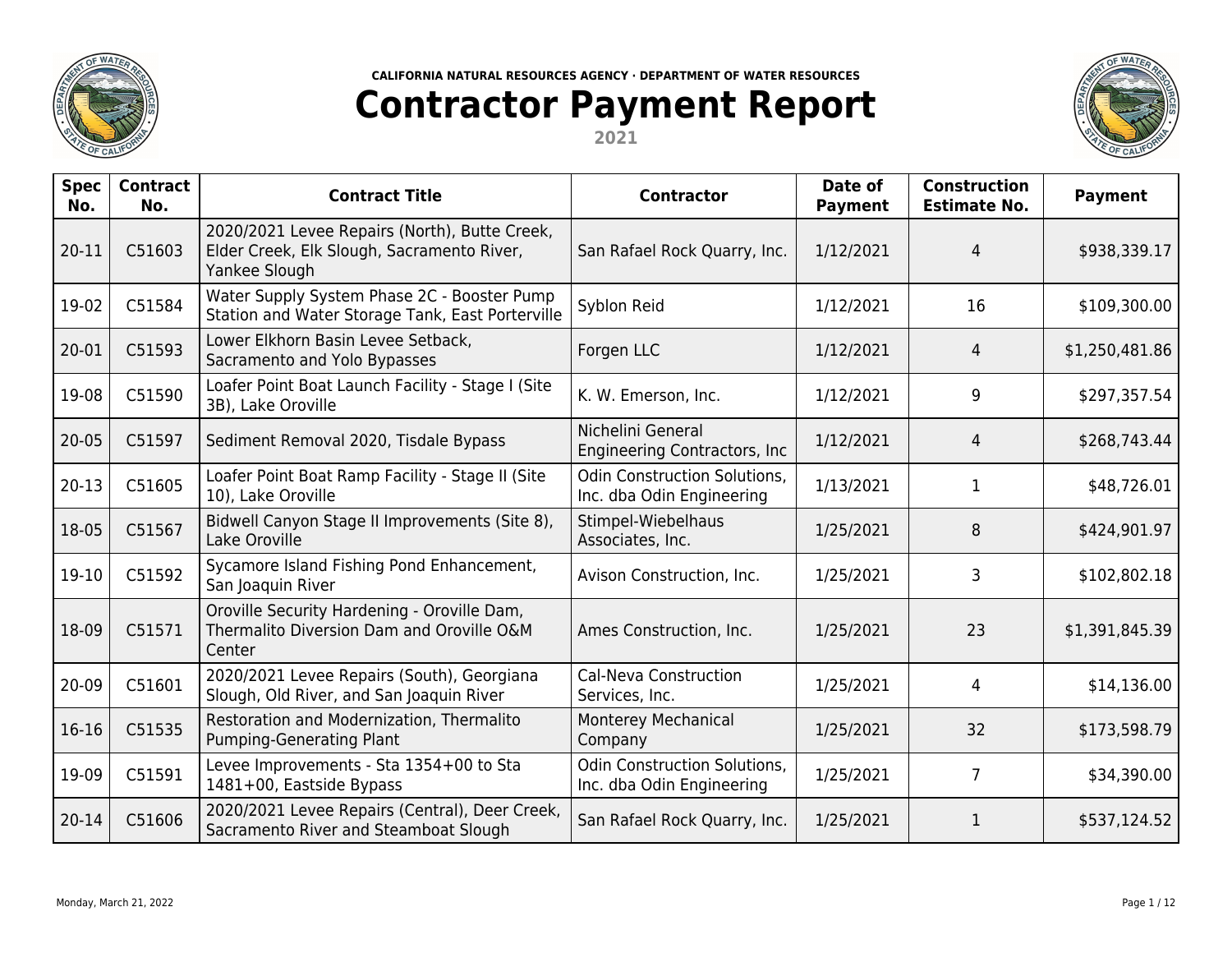| <b>Spec</b><br>No. | <b>Contract</b><br>No. | <b>Contract Title</b>                                                                                                                             | <b>Contractor</b>                                                | Date of<br><b>Payment</b> | <b>Construction</b><br><b>Estimate No.</b> | <b>Payment</b> |
|--------------------|------------------------|---------------------------------------------------------------------------------------------------------------------------------------------------|------------------------------------------------------------------|---------------------------|--------------------------------------------|----------------|
| 18-19              | C51581                 | Temporary Rock Barriers - 2019, 2020 and<br>2021, Middle River, Old River, and Grant Line<br>Canal                                                | Cal-Neva Construction<br>Services, Inc.                          | 1/26/2021                 | 19                                         | \$438,463.35   |
| 18-09              | C51571                 | Oroville Security Hardening - Oroville Dam,<br>Thermalito Diversion Dam and Oroville O&M<br>Center                                                | Ames Construction, Inc.                                          | 1/27/2021                 | 24                                         | \$282,574.86   |
| 18-19              | C51581                 | Temporary Rock Barriers - 2019, 2020 and<br>2021, Middle River, Old River, and Grant Line<br>Canal                                                | Cal-Neva Construction<br>Services, Inc.                          | 1/29/2021                 | 20                                         | \$74,845.39    |
| 20-11              | C51603                 | 2020/2021 Levee Repairs (North), Butte Creek,<br>Elder Creek, Elk Slough, Sacramento River,<br>Yankee Slough                                      | San Rafael Rock Quarry, Inc.                                     | 1/29/2021                 | 5                                          | \$155,223.62   |
| 15-06              | C51508                 | Fire Systems Modernization, Edward Hyatt<br>Powerplant, Thermalito Diversion Dam<br>Powerplant, and Oroville Operations and<br>Maintenance Center | Monterey Mechanical Co.                                          | 2/1/2021                  | 47                                         | \$503,242.15   |
| $20 - 05$          | C51597                 | Sediment Removal 2020, Tisdale Bypass                                                                                                             | Nichelini General<br>Engineering Contractors, Inc.               | 2/1/2021                  | 5                                          | \$45,948.62    |
| $20 - 18$          | C51610                 | Salton Sea Species Conservation Habitat Project                                                                                                   | Kiewit Infrastructure West<br>Co.                                | 2/3/2021                  | 1                                          | \$3,887,619.79 |
| 18-09              | C51571                 | Oroville Security Hardening - Oroville Dam,<br>Thermalito Diversion Dam and Oroville O&M<br>Center                                                | Ames Construction, Inc.                                          | 2/5/2021                  | 25                                         | \$662,981.64   |
| $16-16$            | C51535                 | Restoration and Modernization, Thermalito<br>Pumping-Generating Plant                                                                             | Monterey Mechanical<br>Company                                   | 2/5/2021                  | 33                                         | \$29,502.73    |
| 19-01              | C51583                 | Fish Screens, Sherman & Twitchell Islands                                                                                                         | San Rafael Rock Quarry, Inc.                                     | 2/10/2021                 | 10                                         | \$170,011.64   |
| 19-08              | C51590                 | Loafer Point Boat Launch Facility - Stage I (Site<br>3B), Lake Oroville                                                                           | K. W. Emerson, Inc.                                              | 2/10/2021                 | 10                                         | \$62,252.25    |
| $20 - 15$          | C51607                 | Canal Liner Raise and Instrumentation, Milepost<br>175 to 213                                                                                     | Bosco Constructors, Inc.                                         | 2/10/2021                 | 1                                          | \$50,389.99    |
| $20-13$            | C51605                 | Loafer Point Boat Ramp Facility - Stage II (Site<br>10), Lake Oroville                                                                            | <b>Odin Construction Solutions,</b><br>Inc. dba Odin Engineering | 2/10/2021                 | $\overline{2}$                             | \$1,063,607.54 |
| $20 - 01$          | C51593                 | Lower Elkhorn Basin Levee Setback,<br>Sacramento and Yolo Bypasses                                                                                | Forgen LLC                                                       | 2/11/2021                 | 5                                          | \$1,311,454.41 |
| 19-09              | C51591                 | Levee Improvements - Sta 1354+00 to Sta<br>1481+00, Eastside Bypass                                                                               | <b>Odin Construction Solutions,</b><br>Inc. dba Odin Engineering | 2/18/2021                 | 8                                          | \$96,564.18    |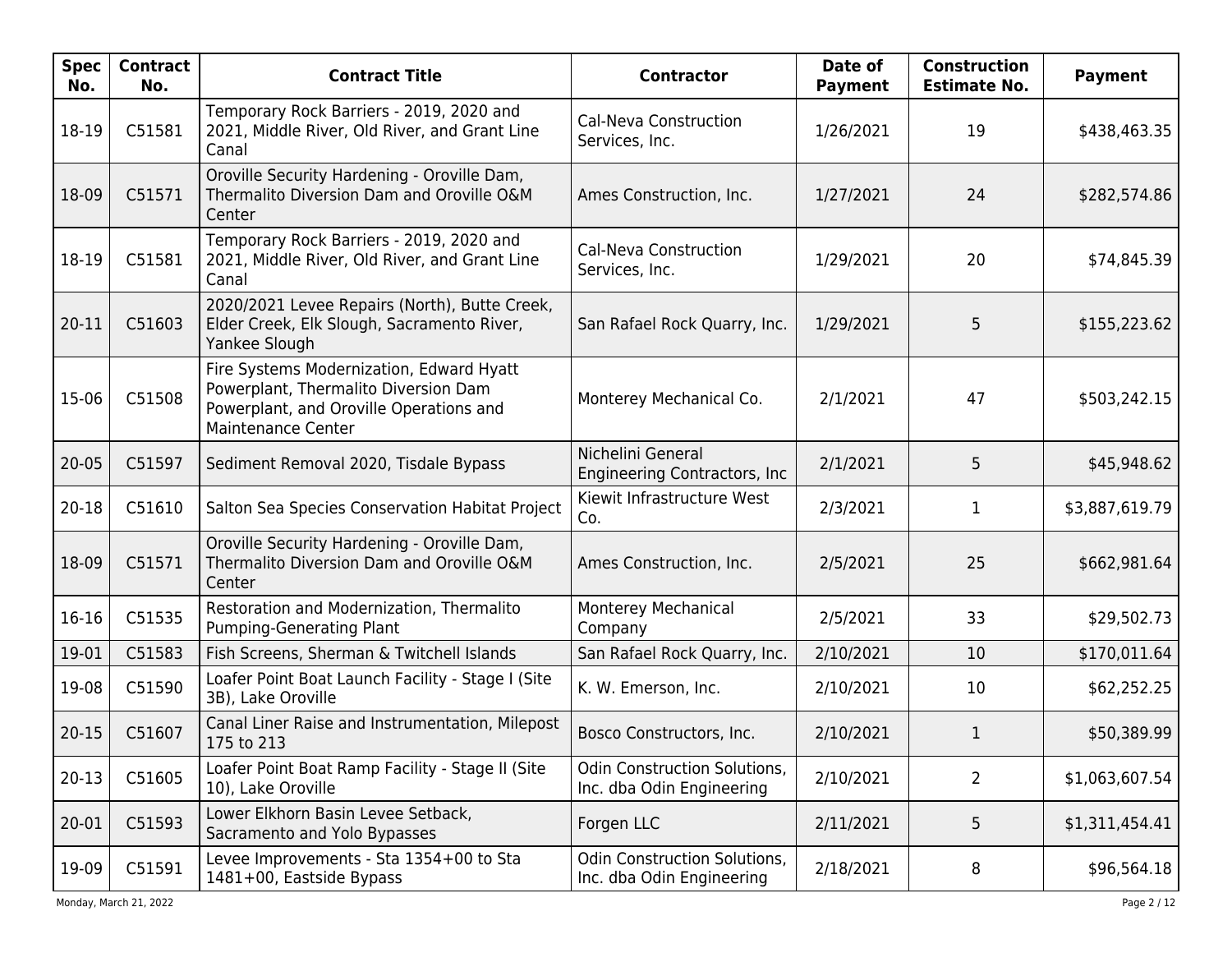| <b>Spec</b><br>No. | <b>Contract</b><br>No. | <b>Contract Title</b>                                                                                                                             | <b>Contractor</b>                                                | Date of<br><b>Payment</b> | <b>Construction</b><br><b>Estimate No.</b> | <b>Payment</b> |
|--------------------|------------------------|---------------------------------------------------------------------------------------------------------------------------------------------------|------------------------------------------------------------------|---------------------------|--------------------------------------------|----------------|
| 16-14              | C51533                 | Fire Safety Modernization, Thermalito Pumping-<br><b>Generating Plant</b>                                                                         | Monterey Mechanical<br>Company                                   | 2/18/2021                 | 32                                         | \$158,425.42   |
| $20 - 18$          | C51610                 | Salton Sea Species Conservation Habitat Project                                                                                                   | Kiewit Infrastructure West<br>Co.                                | 2/18/2021                 | $\overline{2}$                             | \$5,031,150.60 |
| 18-12              | C51574                 | Site Rehabilitation - Phase I, Pavement and<br>Utilities, Sacramento Maintenance Yard                                                             | B&M Builders, Inc.                                               | 2/19/2021                 | 18                                         | \$2,342.80     |
| 18-19              | C51581                 | Temporary Rock Barriers - 2019, 2020 and<br>2021, Middle River, Old River, and Grant Line<br>Canal                                                | Cal-Neva Construction<br>Services, Inc.                          | 2/23/2021                 | 21                                         | \$156,252.76   |
| 20-11              | C51603                 | 2020/2021 Levee Repairs (North), Butte Creek,<br>Elder Creek, Elk Slough, Sacramento River,<br>Yankee Slough                                      | San Rafael Rock Quarry, Inc.                                     | 2/24/2021                 | 6                                          | \$16,017.00    |
| 15-06              | C51508                 | Fire Systems Modernization, Edward Hyatt<br>Powerplant, Thermalito Diversion Dam<br>Powerplant, and Oroville Operations and<br>Maintenance Center | Monterey Mechanical Co.                                          | 2/24/2021                 | 48                                         | \$243,354.93   |
| 19-10              | C51592                 | Sycamore Island Fishing Pond Enhancement,<br>San Joaquin River                                                                                    | Avison Construction, Inc.                                        | 2/26/2021                 | 4                                          | \$56,476.60    |
| 17-04              | C51539                 | Emergency Repairs, Oroville Dam Service<br>Spillway                                                                                               | Syblon Reid                                                      | 2/26/2021                 | 43                                         | \$194,556.10   |
| $20 - 14$          | C51606                 | 2020/2021 Levee Repairs (Central), Deer Creek,<br>Sacramento River and Steamboat Slough                                                           | San Rafael Rock Quarry, Inc.                                     | 3/2/2021                  | $\overline{2}$                             | \$167,258.43   |
| $20 - 15$          | C51607                 | Canal Liner Raise and Instrumentation, Milepost<br>175 to 213                                                                                     | Bosco Constructors, Inc.                                         | 3/3/2021                  | $\overline{2}$                             | \$142,240.68   |
| $20 - 13$          | C51605                 | Loafer Point Boat Ramp Facility - Stage II (Site<br>10), Lake Oroville                                                                            | <b>Odin Construction Solutions,</b><br>Inc. dba Odin Engineering | 3/3/2021                  | 3                                          | \$1,378,743.36 |
| 19-08              | C51590                 | Loafer Point Boat Launch Facility - Stage I (Site<br>3B), Lake Oroville                                                                           | K. W. Emerson, Inc.                                              | 3/3/2021                  | 11                                         | \$18,311.84    |
| 18-02              | C51564                 | Levee and Wetland Maintenance 2018, 2019,<br>2020, and 2021, Suisun Marsh and Delta Legal<br><b>Boundary</b>                                      | <b>Sweetwater Construction</b><br>Inc.                           | 3/3/2021                  | 9                                          | \$67,980.54    |
| 20-01              | C51593                 | Lower Elkhorn Basin Levee Setback,<br>Sacramento and Yolo Bypasses                                                                                | Forgen LLC                                                       | 3/9/2021                  | 6                                          | \$2,234,683.74 |
| $20-19$            | C51611                 | Preemptive Internal Joint Seal Installation, South<br><b>Bay Aqueduct</b>                                                                         | Syblon Reid                                                      | 3/16/2021                 | $\mathbf{1}$                               | \$965,818.41   |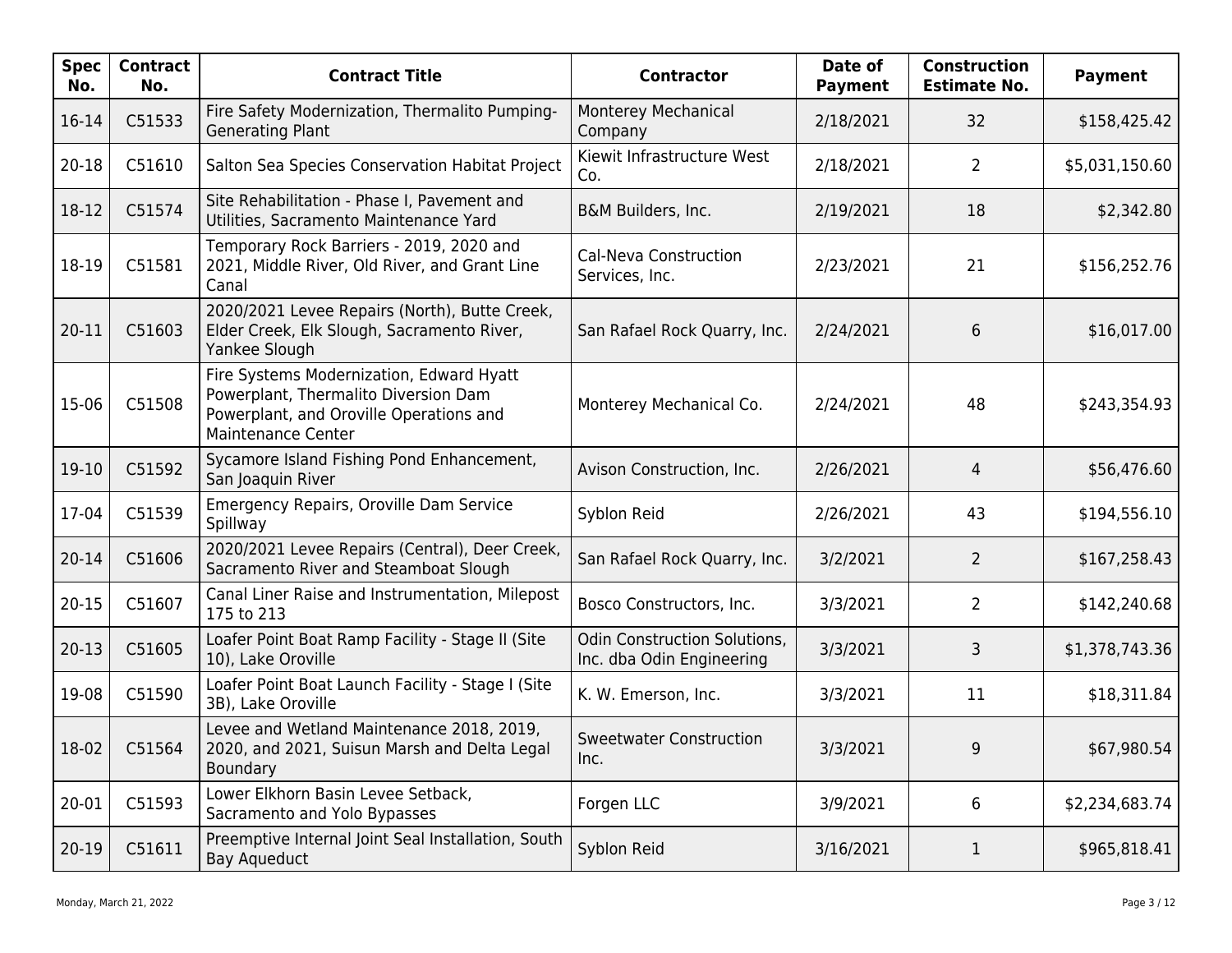| <b>Spec</b><br>No. | <b>Contract</b><br>No. | <b>Contract Title</b>                                                                                        | <b>Contractor</b>                                                | Date of<br><b>Payment</b> | <b>Construction</b><br><b>Estimate No.</b> | <b>Payment</b> |
|--------------------|------------------------|--------------------------------------------------------------------------------------------------------------|------------------------------------------------------------------|---------------------------|--------------------------------------------|----------------|
| 18-09              | C51571                 | Oroville Security Hardening - Oroville Dam,<br>Thermalito Diversion Dam and Oroville O&M<br>Center           | Ames Construction, Inc.                                          | 3/16/2021                 | 26                                         | \$923,841.63   |
| 19-08              | C51590                 | Loafer Point Boat Launch Facility - Stage I (Site<br>3B), Lake Oroville                                      | K. W. Emerson, Inc.                                              | 3/17/2021                 | 12                                         | \$222,877.79   |
| 18-19              | C51581                 | Temporary Rock Barriers - 2019, 2020 and<br>2021, Middle River, Old River, and Grant Line<br>Canal           | Cal-Neva Construction<br>Services, Inc.                          | 3/22/2021                 | 22                                         | \$227,900.82   |
| 20-11              | C51603                 | 2020/2021 Levee Repairs (North), Butte Creek,<br>Elder Creek, Elk Slough, Sacramento River,<br>Yankee Slough | San Rafael Rock Quarry, Inc.                                     | 3/23/2021                 | 7                                          | \$17,100.00    |
| $20 - 15$          | C51607                 | Canal Liner Raise and Instrumentation, Milepost<br>175 to 213                                                | Bosco Constructors, Inc.                                         | 3/23/2021                 | 3                                          | \$658,232.91   |
| 18-05              | C51567                 | Bidwell Canyon Stage II Improvements (Site 8),<br>Lake Oroville                                              | Stimpel-Wiebelhaus<br>Associates, Inc.                           | 3/25/2021                 | 9                                          | \$443,186.73   |
| 20-01              | C51593                 | Lower Elkhorn Basin Levee Setback,<br>Sacramento and Yolo Bypasses                                           | Forgen LLC                                                       | 4/2/2021                  | 7                                          | \$655,928.54   |
| 14-03              | C51484                 | Seismic Remediation of Dam Embankment,<br>Perris Dam                                                         | Pulice Construction, Inc.                                        | 4/6/2021                  | 45                                         | \$1,103,581.01 |
| 16-11              | C51530                 | Furnish Main Control Board System, Thermalito<br>Pumping-Generating Plant                                    | Petrotech                                                        | 4/7/2021                  | 35                                         | \$53,231.57    |
| $20 - 02$          | C51594                 | Unit Substation Replacement, San Luis<br><b>Operations and Maintenance Center</b>                            | Cal Electro, Inc.                                                | 4/8/2021                  | 1                                          | \$12,685.35    |
| $20 - 14$          | C51606                 | 2020/2021 Levee Repairs (Central), Deer Creek,<br>Sacramento River and Steamboat Slough                      | San Rafael Rock Quarry, Inc.                                     | 4/8/2021                  | 3                                          | \$224,012.78   |
| 18-02              | C51564                 | Levee and Wetland Maintenance 2018, 2019,<br>2020, and 2021, Suisun Marsh and Delta Legal<br>Boundary        | <b>Sweetwater Construction</b><br>Inc.                           | 4/8/2021                  | 10                                         | \$145,782.20   |
| 18-18              | C51580                 | Spillway Underdrain Pipe Repairs and Access<br>Road Improvements, Cedar Springs Dam                          | James McMinn, Inc.                                               | 4/8/2021                  | 16                                         | \$180,201.61   |
| $20 - 13$          | C51605                 | Loafer Point Boat Ramp Facility - Stage II (Site<br>10), Lake Oroville                                       | <b>Odin Construction Solutions,</b><br>Inc. dba Odin Engineering | 4/8/2021                  | 4                                          | \$1,760,529.47 |
| 18-09              | C51571                 | Oroville Security Hardening - Oroville Dam,<br>Thermalito Diversion Dam and Oroville O&M<br>Center           | Ames Construction, Inc.                                          | 4/12/2021                 | 27                                         | \$632,311.06   |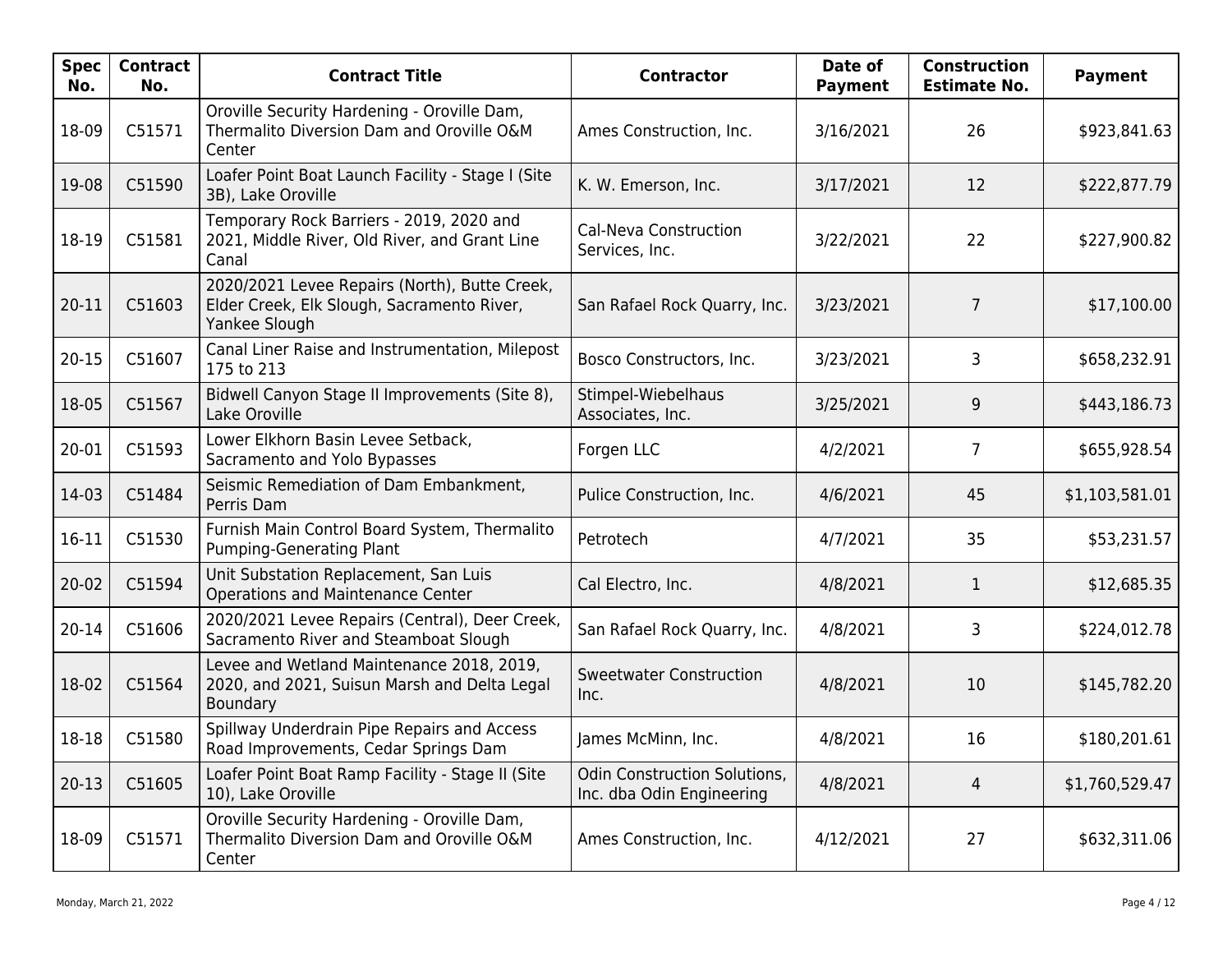| <b>Spec</b><br>No. | <b>Contract</b><br>No. | <b>Contract Title</b>                                                                                            | <b>Contractor</b>                                         | Date of<br><b>Payment</b> | <b>Construction</b><br><b>Estimate No.</b> | <b>Payment</b> |
|--------------------|------------------------|------------------------------------------------------------------------------------------------------------------|-----------------------------------------------------------|---------------------------|--------------------------------------------|----------------|
| 18-19              | C51581                 | Temporary Rock Barriers - 2019, 2020 and<br>2021, Middle River, Old River, and Grant Line<br>Canal               | Cal-Neva Construction<br>Services, Inc.                   | 4/13/2021                 | 23                                         | \$152,182.06   |
| 20-21              | C51613                 | Canal Liner and Embankment Repairs, MP<br>303.41 To MP 403.41 (East Branch), MP 0.00 To<br>MP 8.25 (West Branch) | R. C. Becker & Son, Inc.                                  | 4/14/2021                 | $\mathbf{1}$                               | \$160,835.77   |
| $20 - 16$          | C51608                 | Canal Liner and Embankment Repairs MP 70.85<br>to MP 172.44                                                      | Syblon Reid                                               | 4/14/2021                 | $\mathbf{1}$                               | \$121,685.19   |
| 18-05              | C51567                 | Bidwell Canyon Stage II Improvements (Site 8),<br>Lake Oroville                                                  | Stimpel-Wiebelhaus<br>Associates, Inc.                    | 4/19/2021                 | 10                                         | \$45,545.09    |
| $20-13$            | C51605                 | Loafer Point Boat Ramp Facility - Stage II (Site<br>10), Lake Oroville                                           | Odin Construction Solutions,<br>Inc. dba Odin Engineering | 4/19/2021                 | 5                                          | \$1,580,813.23 |
| $20 - 05$          | C51597                 | Sediment Removal 2020, Tisdale Bypass                                                                            | Nichelini General<br>Engineering Contractors, Inc.        | 4/20/2021                 | 6                                          | \$8,100.52     |
| $20-19$            | C51611                 | Preemptive Internal Joint Seal Installation, South<br>Bay Aqueduct                                               | Syblon Reid                                               | 4/20/2021                 | $\overline{2}$                             | \$123,964.15   |
| 19-01              | C51583                 | Fish Screens, Sherman & Twitchell Islands                                                                        | San Rafael Rock Quarry, Inc.                              | 4/20/2021                 | 11                                         | \$30,606.86    |
| $20 - 14$          | C51606                 | 2020/2021 Levee Repairs (Central), Deer Creek,<br>Sacramento River and Steamboat Slough                          | San Rafael Rock Quarry, Inc.                              | 4/20/2021                 | $\overline{4}$                             | \$52,272.52    |
| 17-09              | C51544                 | Spillways, Oroville Emergency Recovery                                                                           | Kiewit Infrastructure West<br>Co.                         | 4/23/2021                 | 50                                         | \$1,155,498.33 |
| 19-09              | C51591                 | Levee Improvements - Sta 1354+00 to Sta<br>1481+00, Eastside Bypass                                              | Odin Construction Solutions,<br>Inc. dba Odin Engineering | 4/27/2021                 | 9                                          | \$22,592.61    |
| 19-08              | C51590                 | Loafer Point Boat Launch Facility - Stage I (Site<br>3B), Lake Oroville                                          | K. W. Emerson, Inc.                                       | 4/27/2021                 | 13                                         | \$100,582.41   |
| $20 - 15$          | C51607                 | Canal Liner Raise and Instrumentation, Milepost<br>175 to 213                                                    | Bosco Constructors, Inc.                                  | 4/27/2021                 | 4                                          | \$987,429.84   |
| $20 - 18$          | C51610                 | Salton Sea Species Conservation Habitat Project                                                                  | Kiewit Infrastructure West<br>Co.                         | 4/28/2021                 | 3                                          | \$5,551,275.60 |
| 20-01              | C51593                 | Lower Elkhorn Basin Levee Setback,<br>Sacramento and Yolo Bypasses                                               | Forgen LLC                                                | 4/30/2021                 | 8                                          | \$1,039,581.15 |
| 20-11              | C51603                 | 2020/2021 Levee Repairs (North), Butte Creek,<br>Elder Creek, Elk Slough, Sacramento River,<br>Yankee Slough     | San Rafael Rock Quarry, Inc.                              | 4/30/2021                 | 8                                          | \$182,807.35   |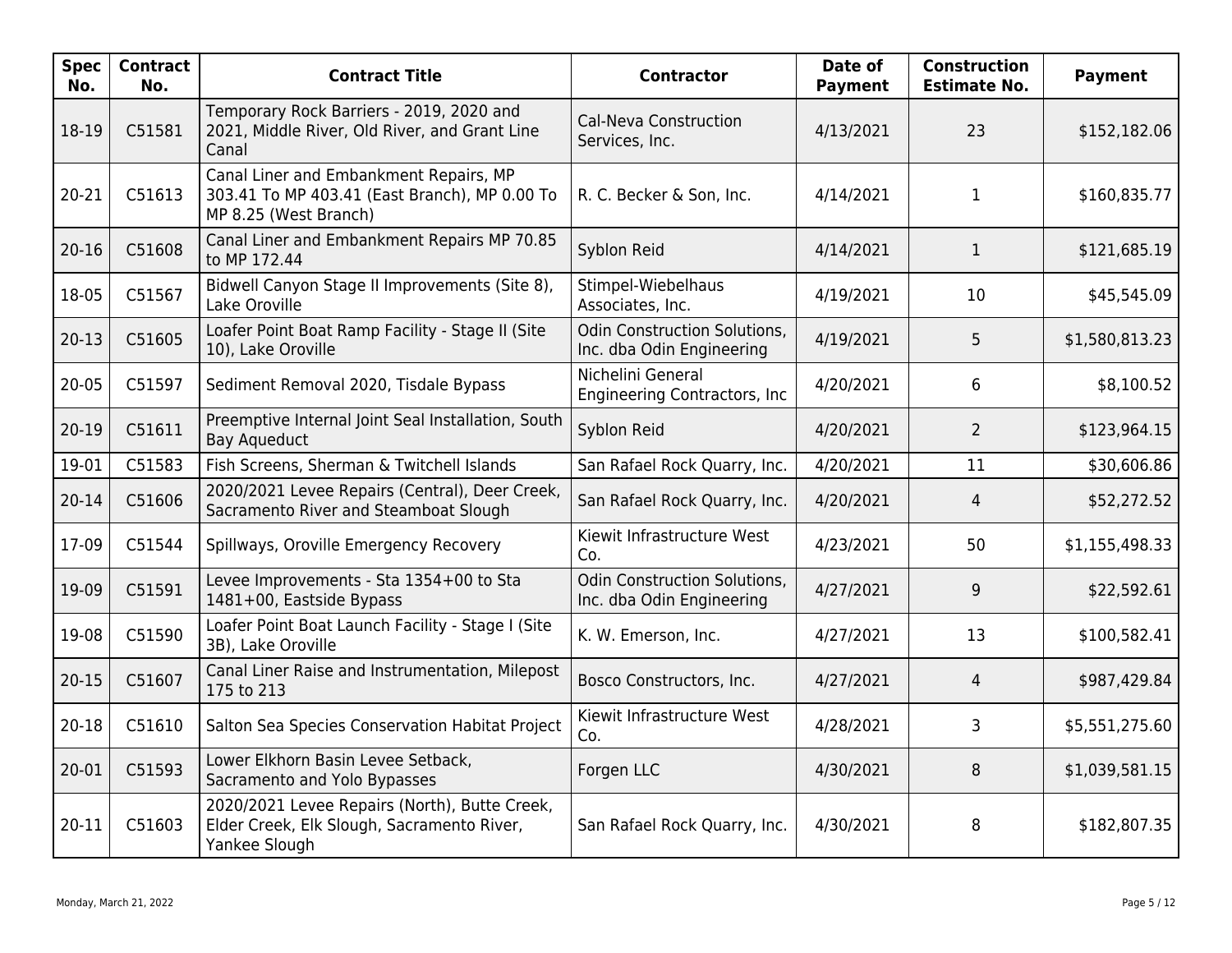| <b>Spec</b><br>No. | <b>Contract</b><br>No. | <b>Contract Title</b>                                                                                                                                    | <b>Contractor</b>                                                | Date of<br><b>Payment</b> | <b>Construction</b><br><b>Estimate No.</b> | <b>Payment</b> |
|--------------------|------------------------|----------------------------------------------------------------------------------------------------------------------------------------------------------|------------------------------------------------------------------|---------------------------|--------------------------------------------|----------------|
| 18-09              | C51571                 | Oroville Security Hardening - Oroville Dam,<br>Thermalito Diversion Dam and Oroville O&M<br>Center                                                       | Ames Construction, Inc.                                          | 4/30/2021                 | 28                                         | \$320,180.46   |
| $20-13$            | C51605                 | Loafer Point Boat Ramp Facility - Stage II (Site<br>10), Lake Oroville                                                                                   | <b>Odin Construction Solutions,</b><br>Inc. dba Odin Engineering | 5/14/2021                 | 6                                          | \$382,497.29   |
| 20-08              | C51600                 | Radial Gates Refurbishment and Headworks<br>Repair - Thermalito Afterbay                                                                                 | <b>Gracon LLC</b>                                                | 5/14/2021                 | $\mathbf{1}$                               | \$231,666.02   |
| 15-06              | C51508                 | Fire Systems Modernization, Edward Hyatt<br>Powerplant, Thermalito Diversion Dam<br>Powerplant, and Oroville Operations and<br><b>Maintenance Center</b> | Monterey Mechanical Co.                                          | 5/18/2021                 | 49                                         | \$982,956.77   |
| 20-21              | C51613                 | Canal Liner and Embankment Repairs, MP<br>303.41 To MP 403.41 (East Branch), MP 0.00 To<br>MP 8.25 (West Branch)                                         | R. C. Becker & Son, Inc.                                         | 5/18/2021                 | $\overline{2}$                             | \$71,521.76    |
| $20 - 16$          | C51608                 | Canal Liner and Embankment Repairs MP 70.85<br>to MP 172.44                                                                                              | Syblon Reid                                                      | 5/18/2021                 | $\overline{2}$                             | \$16,854.39    |
| $20 - 20$          | C51612                 | Bethany Dams Restoration and Rodent Burrow<br>Prevention                                                                                                 | Kiewit Infrastructure West<br>Co.                                | 5/25/2021                 | $\mathbf{1}$                               | \$255,921.61   |
| 20-09              | C51601                 | 2020/2021 Levee Repairs (South), Georgiana<br>Slough, Old River, and San Joaquin River                                                                   | <b>Cal-Neva Construction</b><br>Services, Inc.                   | 5/27/2021                 | 5                                          | \$76,712.50    |
| 18-19              | C51581                 | Temporary Rock Barriers - 2019, 2020 and<br>2021, Middle River, Old River, and Grant Line<br>Canal                                                       | Cal-Neva Construction<br>Services, Inc.                          | 5/27/2021                 | 24                                         | \$133,566.15   |
| 20-18              | C51610                 | Salton Sea Species Conservation Habitat Project                                                                                                          | Kiewit Infrastructure West<br>Co.                                | 5/27/2021                 | $\overline{4}$                             | \$6,116,751.97 |
| $20 - 15$          | C51607                 | Canal Liner Raise and Instrumentation, Milepost<br>175 to 213                                                                                            | Bosco Constructors, Inc.                                         | 5/28/2021                 | 5                                          | \$255,118.21   |
| 19-08              | C51590                 | Loafer Point Boat Launch Facility - Stage I (Site<br>3B), Lake Oroville                                                                                  | K. W. Emerson, Inc.                                              | 6/2/2021                  | 14                                         | \$47,653.06    |
| 16-16              | C51535                 | Restoration and Modernization, Thermalito<br><b>Pumping-Generating Plant</b>                                                                             | Monterey Mechanical<br>Company                                   | 6/2/2021                  | 34                                         | \$133,917.59   |
| 20-01              | C51593                 | Lower Elkhorn Basin Levee Setback,<br>Sacramento and Yolo Bypasses                                                                                       | Forgen LLC                                                       | 6/3/2021                  | 9                                          | \$997,609.76   |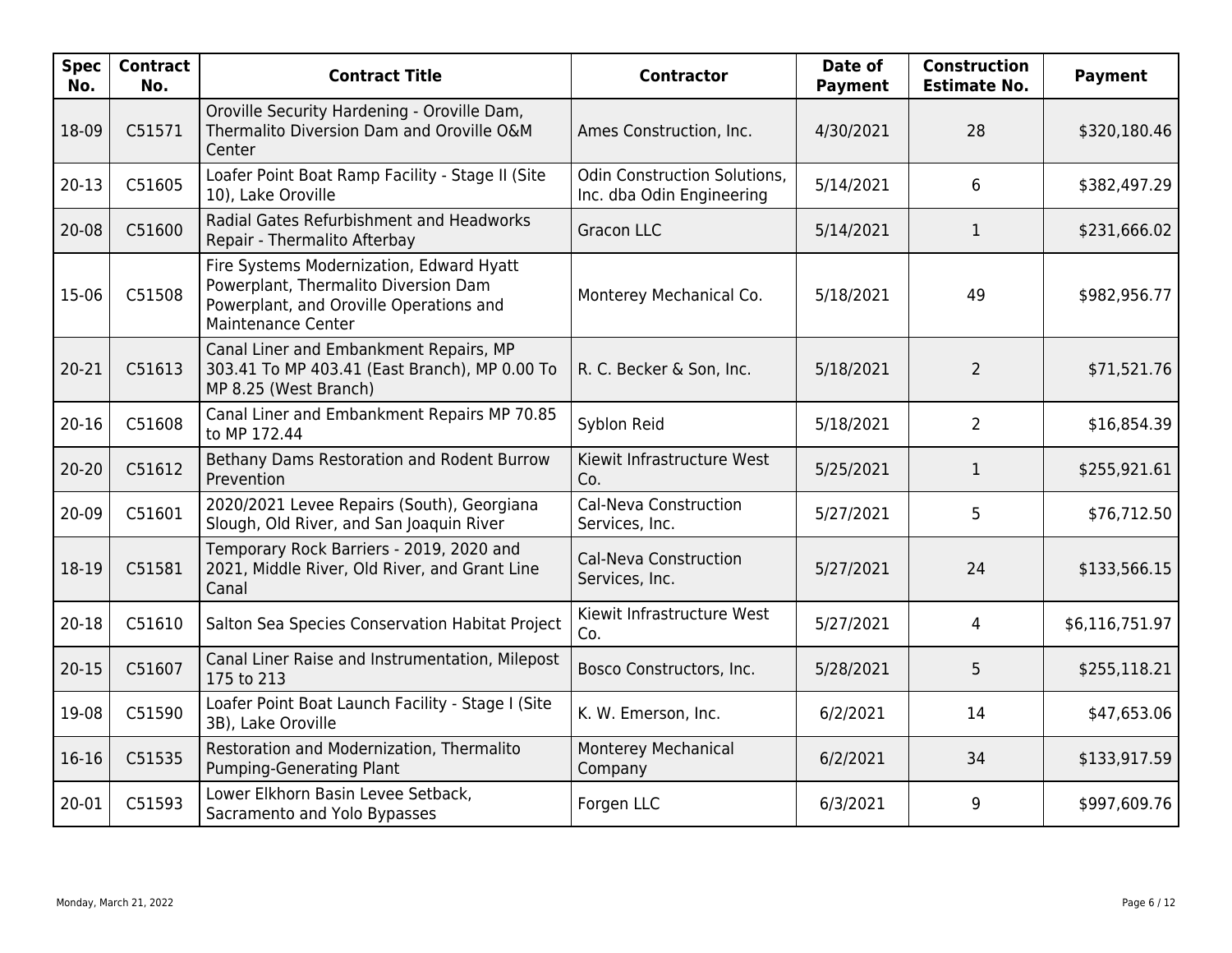| <b>Spec</b><br>No. | <b>Contract</b><br>No. | <b>Contract Title</b>                                                                                                                                    | <b>Contractor</b>                                                | Date of<br><b>Payment</b> | <b>Construction</b><br><b>Estimate No.</b> | <b>Payment</b> |
|--------------------|------------------------|----------------------------------------------------------------------------------------------------------------------------------------------------------|------------------------------------------------------------------|---------------------------|--------------------------------------------|----------------|
| 15-06              | C51508                 | Fire Systems Modernization, Edward Hyatt<br>Powerplant, Thermalito Diversion Dam<br>Powerplant, and Oroville Operations and<br><b>Maintenance Center</b> | Monterey Mechanical Co.                                          | 6/4/2021                  | 50                                         | \$210,333.20   |
| 19-01              | C51583                 | Fish Screens, Sherman & Twitchell Islands                                                                                                                | San Rafael Rock Quarry, Inc.                                     | 6/4/2021                  | 12                                         | \$38,658.87    |
| 19-02              | C51584                 | Water Supply System Phase 2C - Booster Pump<br>Station and Water Storage Tank, East Porterville                                                          | Syblon Reid                                                      | 6/4/2021                  | 17                                         | \$478,334.84   |
| $20-13$            | C51605                 | Loafer Point Boat Ramp Facility - Stage II (Site<br>10), Lake Oroville                                                                                   | <b>Odin Construction Solutions,</b><br>Inc. dba Odin Engineering | 6/8/2021                  | 7                                          | \$378,790.17   |
| 20-11              | C51603                 | 2020/2021 Levee Repairs (North), Butte Creek,<br>Elder Creek, Elk Slough, Sacramento River,<br>Yankee Slough                                             | San Rafael Rock Quarry, Inc.                                     | 6/15/2021                 | 9                                          | \$27,935.09    |
| 19-09              | C51591                 | Levee Improvements - Sta 1354+00 to Sta<br>1481+00, Eastside Bypass                                                                                      | <b>Odin Construction Solutions,</b><br>Inc. dba Odin Engineering | 6/15/2021                 | 10                                         | \$7,514.12     |
| 16-14              | C51533                 | Fire Safety Modernization, Thermalito Pumping-<br><b>Generating Plant</b>                                                                                | Monterey Mechanical<br>Company                                   | 6/15/2021                 | 33                                         | \$3,180.97     |
| 18-19              | C51581                 | Temporary Rock Barriers - 2019, 2020 and<br>2021, Middle River, Old River, and Grant Line<br>Canal                                                       | Cal-Neva Construction<br>Services, Inc.                          | 6/15/2021                 | 25                                         | \$265,112.22   |
| 18-09              | C51571                 | Oroville Security Hardening - Oroville Dam,<br>Thermalito Diversion Dam and Oroville O&M<br>Center                                                       | Ames Construction, Inc.                                          | 6/15/2021                 | 29                                         | \$261,386.76   |
| $20 - 20$          | C51612                 | Bethany Dams Restoration and Rodent Burrow<br>Prevention                                                                                                 | Kiewit Infrastructure West<br>Co.                                | 6/23/2021                 | $\overline{2}$                             | \$791,868.13   |
| 20-08              | C51600                 | Radial Gates Refurbishment and Headworks<br>Repair - Thermalito Afterbay                                                                                 | <b>Gracon LLC</b>                                                | 6/24/2021                 | $\overline{2}$                             | \$278,689.58   |
| 18-19              | C51581                 | Temporary Rock Barriers - 2019, 2020 and<br>2021, Middle River, Old River, and Grant Line<br>Canal                                                       | Cal-Neva Construction<br>Services, Inc.                          | 6/24/2021                 | 26                                         | \$139,062.93   |
| $20 - 16$          | C51608                 | Canal Liner and Embankment Repairs MP 70.85<br>to MP 172.44                                                                                              | Syblon Reid                                                      | 6/24/2021                 | 3                                          | \$3,467.60     |
| 20-14              | C51606                 | 2020/2021 Levee Repairs (Central), Deer Creek,<br>Sacramento River and Steamboat Slough                                                                  | San Rafael Rock Quarry, Inc.                                     | 6/24/2021                 | 5                                          | \$191,277.20   |
| $20 - 15$          | C51607                 | Canal Liner Raise and Instrumentation, Milepost<br>175 to 213                                                                                            | Bosco Constructors, Inc.                                         | 7/8/2021                  | 6                                          | \$686,949.27   |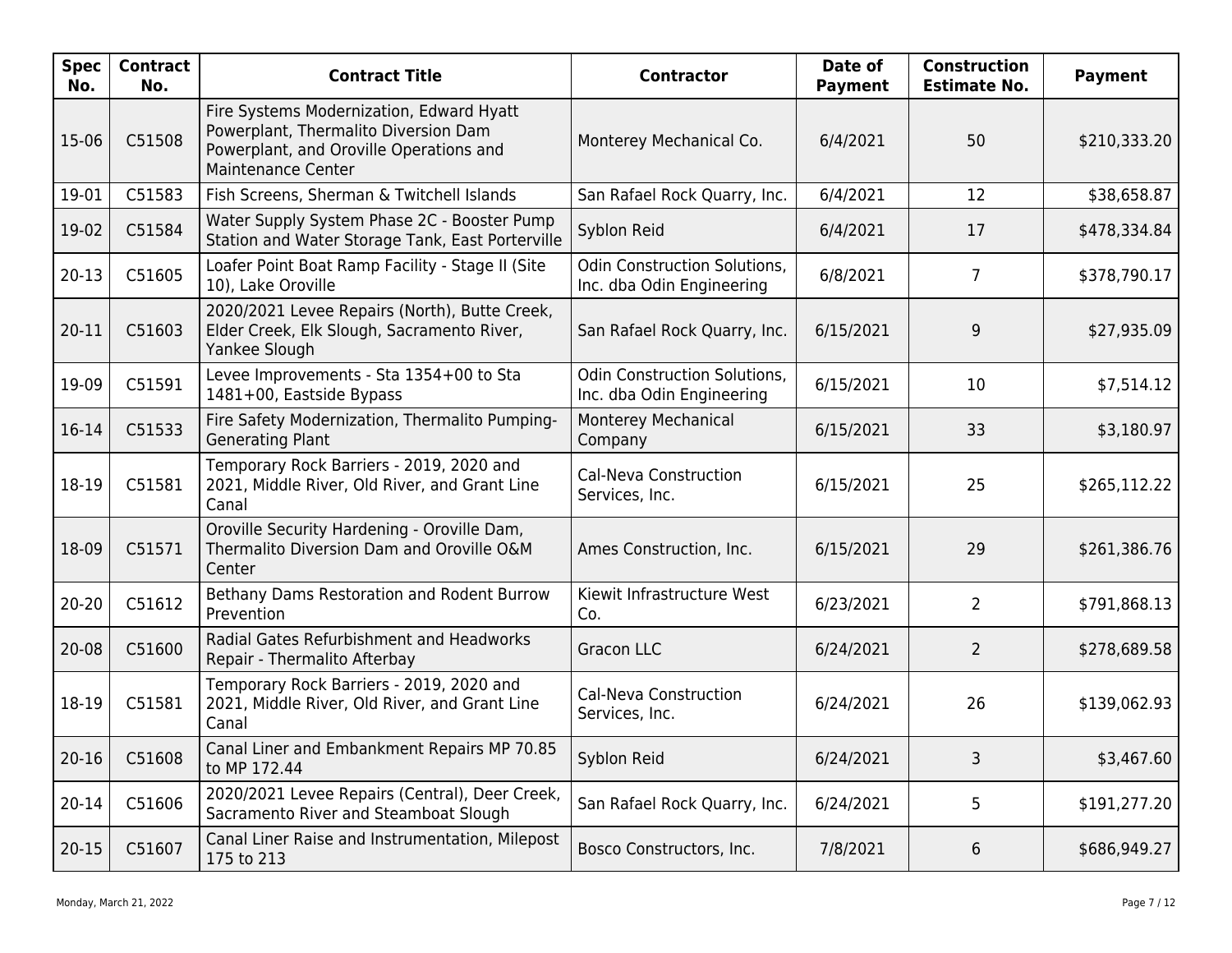| <b>Spec</b><br>No. | <b>Contract</b><br>No. | <b>Contract Title</b>                                                                              | <b>Contractor</b>                       | Date of<br><b>Payment</b> | <b>Construction</b><br><b>Estimate No.</b> | <b>Payment</b> |
|--------------------|------------------------|----------------------------------------------------------------------------------------------------|-----------------------------------------|---------------------------|--------------------------------------------|----------------|
| 20-01              | C51593                 | Lower Elkhorn Basin Levee Setback,<br>Sacramento and Yolo Bypasses                                 | Forgen LLC                              | 7/9/2021                  | 10                                         | \$1,373,091.21 |
| $20 - 20$          | C51612                 | Bethany Dams Restoration and Rodent Burrow<br>Prevention                                           | Kiewit Infrastructure West<br>Co.       | 7/12/2021                 | 3                                          | \$482,152.65   |
| 20-18              | C51610                 | Salton Sea Species Conservation Habitat Project                                                    | Kiewit Infrastructure West<br>Co.       | 7/14/2021                 | 5                                          | \$4,719,062.30 |
| $20 - 14$          | C51606                 | 2020/2021 Levee Repairs (Central), Deer Creek,<br>Sacramento River and Steamboat Slough            | San Rafael Rock Quarry, Inc.            | 7/20/2021                 | 6                                          | \$17,055.27    |
| $20 - 12$          | C51604                 | Site Rehabilitation - Phase II Utilities Upgrade,<br>Sacramento Maintenance Yard                   | M.A. Steiner Construction,<br>Inc.      | 7/23/2021                 | $\mathbf{1}$                               | \$109,308.95   |
| 21-07              | C51620                 | Drought Emergency - Temporary Rock Barrier -<br>2021, West False River                             | Kiewit Infrastructure West<br>Co.       | 7/26/2021                 | 1                                          | \$4,333,960.99 |
| 21-01              | C51614                 | Tower Bridge Seismic Retrofit, Castaic Dam                                                         | J. F. Shea Construction, Inc.           | 7/28/2021                 | 1                                          | \$59,272.54    |
| 19-10              | C51592                 | Sycamore Island Fishing Pond Enhancement,<br>San Joaquin River                                     | Avison Construction, Inc.               | 7/28/2021                 | 5                                          | \$2,062.00     |
| 20-01              | C51593                 | Lower Elkhorn Basin Levee Setback,<br>Sacramento and Yolo Bypasses                                 | Forgen LLC                              | 7/30/2021                 | 11                                         | \$1,413,705.41 |
| $20 - 18$          | C51610                 | Salton Sea Species Conservation Habitat Project                                                    | Kiewit Infrastructure West<br>Co.       | 7/30/2021                 | 6                                          | \$5,223,088.65 |
| 20-08              | C51600                 | Radial Gates Refurbishment and Headworks<br>Repair - Thermalito Afterbay                           | <b>Gracon LLC</b>                       | 8/4/2021                  | 3                                          | \$197,669.76   |
| 19-01              | C51583                 | Fish Screens, Sherman & Twitchell Islands                                                          | San Rafael Rock Quarry, Inc.            | 8/4/2021                  | 13                                         | \$1,000.00     |
| 18-19              | C51581                 | Temporary Rock Barriers - 2019, 2020 and<br>2021, Middle River, Old River, and Grant Line<br>Canal | Cal-Neva Construction<br>Services, Inc. | 8/5/2021                  | 27                                         | \$521,743.15   |
| 20-08              | C51600                 | Radial Gates Refurbishment and Headworks<br>Repair - Thermalito Afterbay                           | <b>Gracon LLC</b>                       | 8/17/2021                 | 4                                          | \$81,185.59    |
| $20 - 20$          | C51612                 | Bethany Dams Restoration and Rodent Burrow<br>Prevention                                           | Kiewit Infrastructure West<br>Co.       | 8/26/2021                 | 4                                          | \$1,068,675.04 |
| 19-08              | C51590                 | Loafer Point Boat Launch Facility - Stage I (Site<br>3B), Lake Oroville                            | K. W. Emerson, Inc.                     | 8/26/2021                 | 15                                         | \$205,342.29   |
| 21-01              | C51614                 | Tower Bridge Seismic Retrofit, Castaic Dam                                                         | J. F. Shea Construction, Inc.           | 8/26/2021                 | $\overline{2}$                             | \$601,692.00   |
| $20 - 18$          | C51610                 | Salton Sea Species Conservation Habitat Project                                                    | Kiewit Infrastructure West<br>Co.       | 8/27/2021                 | 7                                          | \$2,940,768.70 |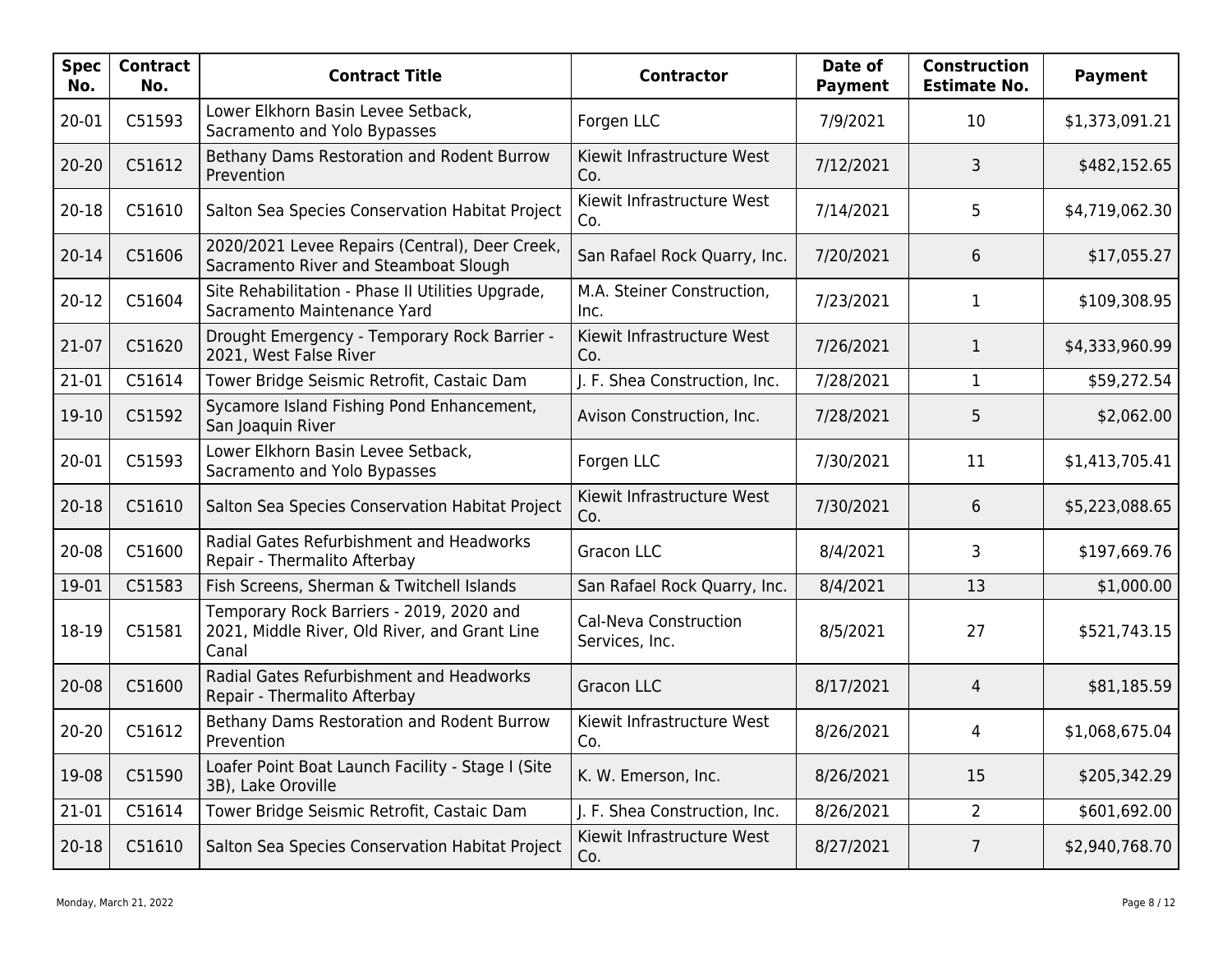| <b>Spec</b><br>No. | <b>Contract</b><br>No. | <b>Contract Title</b>                                                                                                                                    | <b>Contractor</b>                                           | Date of<br><b>Payment</b> | <b>Construction</b><br><b>Estimate No.</b> | <b>Payment</b> |
|--------------------|------------------------|----------------------------------------------------------------------------------------------------------------------------------------------------------|-------------------------------------------------------------|---------------------------|--------------------------------------------|----------------|
| 20-01              | C51593                 | Lower Elkhorn Basin Levee Setback,<br>Sacramento and Yolo Bypasses                                                                                       | Forgen LLC                                                  | 9/2/2021                  | 12                                         | \$1,818,170.79 |
| 16-06              | C51525                 | Refurbishment Of Radial Gates 1, 2, 3, 4, and 5,<br>Clifton Court Forebay Dam                                                                            | NMI Industrial Holdings, Inc.                               | 9/8/2021                  | 26                                         | \$19,557.97    |
| $20 - 14$          | C51606                 | 2020/2021 Levee Repairs (Central), Deer Creek,<br>Sacramento River and Steamboat Slough                                                                  | San Rafael Rock Quarry, Inc.                                | 9/10/2021                 | $\overline{7}$                             | \$480,489.30   |
| $16 - 14$          | C51533                 | Fire Safety Modernization, Thermalito Pumping-<br><b>Generating Plant</b>                                                                                | Monterey Mechanical<br>Company                              | 9/10/2021                 | 34                                         | \$167,870.55   |
| $20-12$            | C51604                 | Site Rehabilitation - Phase II Utilities Upgrade,<br>Sacramento Maintenance Yard                                                                         | M.A. Steiner Construction,<br>Inc.                          | 9/27/2021                 | $\overline{2}$                             | \$214,555.93   |
| 19-08              | C51590                 | Loafer Point Boat Launch Facility - Stage I (Site<br>3B), Lake Oroville                                                                                  | K. W. Emerson, Inc.                                         | 9/28/2021                 | 16                                         | \$288,982.02   |
| 20-18              | C51610                 | Salton Sea Species Conservation Habitat Project                                                                                                          | Kiewit Infrastructure West<br>Co.                           | 9/28/2021                 | 8                                          | \$6,804,264.24 |
| 20-08              | C51600                 | Radial Gates Refurbishment and Headworks<br>Repair - Thermalito Afterbay                                                                                 | <b>Gracon LLC</b>                                           | 9/28/2021                 | 5                                          | \$308,169.73   |
| 20-09              | C51601                 | 2020/2021 Levee Repairs (South), Georgiana<br>Slough, Old River, and San Joaquin River                                                                   | Cal-Neva Construction<br>Services, Inc.                     | 9/28/2021                 | 6                                          | \$518,778.15   |
| 15-06              | C51508                 | Fire Systems Modernization, Edward Hyatt<br>Powerplant, Thermalito Diversion Dam<br>Powerplant, and Oroville Operations and<br><b>Maintenance Center</b> | Monterey Mechanical Co.                                     | 9/29/2021                 | 51                                         | \$662,096.44   |
| $21-01$            | C51614                 | Tower Bridge Seismic Retrofit, Castaic Dam                                                                                                               | J. F. Shea Construction, Inc.                               | 9/30/2021                 | 3                                          | \$610,136.59   |
| $20 - 17$          | C51609                 | Tower Replacement, Farewell Gap                                                                                                                          | <b>Bugler Construction</b>                                  | 9/30/2021                 | $\mathbf{1}$                               | \$151,050.00   |
| $21-03$            | C51616                 | Landfill Cap - Harvey O. Banks Pumping Plant                                                                                                             | M.A. Steiner Construction,<br>Inc.                          | 9/30/2021                 | $\mathbf{1}$                               | \$632,605.19   |
| 21-08              | C51621                 | Road Repairs (Small Business Option Contract),<br><b>Edmonston Pumping Plant Road</b>                                                                    | Doug Ross Incorporated dba<br>Central Valley Asphalt        | 9/30/2021                 | $\mathbf{1}$                               | \$144,237.95   |
| $20 - 01$          | C51593                 | Lower Elkhorn Basin Levee Setback,<br>Sacramento and Yolo Bypasses                                                                                       | Forgen LLC                                                  | 10/1/2021                 | 13                                         | \$2,540,997.68 |
| $20 - 15$          | C51607                 | Canal Liner Raise and Instrumentation, Milepost<br>175 to 213                                                                                            | Bosco Constructors, Inc.                                    | 10/4/2021                 | $\overline{7}$                             | \$299,343.35   |
| 21-08              | C51621                 | Road Repairs (Small Business Option Contract),<br><b>Edmonston Pumping Plant Road</b>                                                                    | Doug Ross Incorporated dba<br><b>Central Valley Asphalt</b> | 10/6/2021                 | $\overline{2}$                             | \$31,644.97    |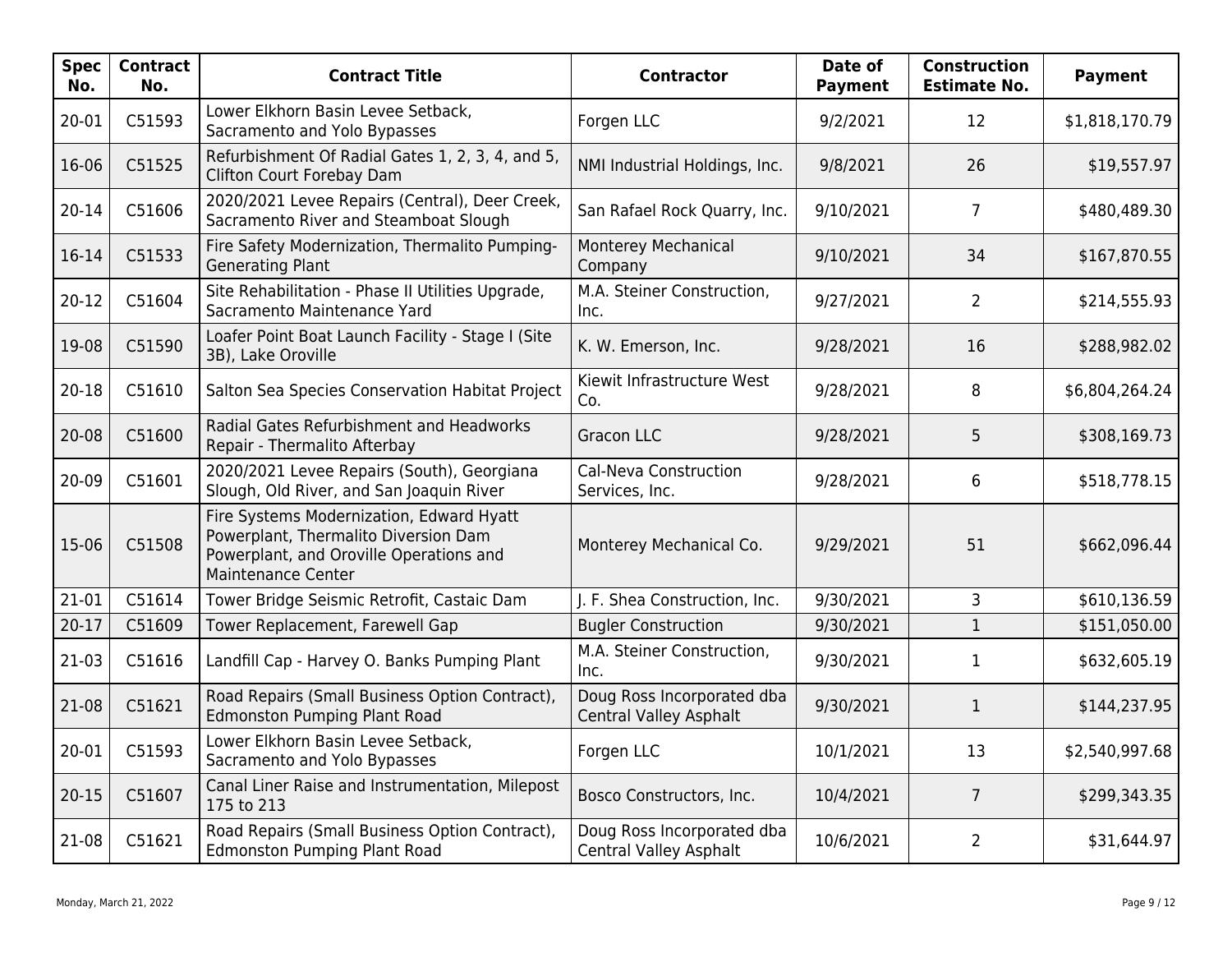| <b>Spec</b><br>No. | <b>Contract</b><br>No. | <b>Contract Title</b>                                                                              | <b>Contractor</b>                                    | Date of<br><b>Payment</b> | <b>Construction</b><br><b>Estimate No.</b> | <b>Payment</b> |
|--------------------|------------------------|----------------------------------------------------------------------------------------------------|------------------------------------------------------|---------------------------|--------------------------------------------|----------------|
| $20 - 14$          | C51606                 | 2020/2021 Levee Repairs (Central), Deer Creek,<br>Sacramento River and Steamboat Slough            | San Rafael Rock Quarry, Inc.                         | 10/6/2021                 | 8                                          | \$1,174,357.78 |
| 16-16              | C51535                 | Restoration and Modernization, Thermalito<br>Pumping-Generating Plant                              | <b>Monterey Mechanical</b><br>Company                | 10/6/2021                 | 35                                         | \$119,496.98   |
| 18-05              | C51567                 | Bidwell Canyon Stage II Improvements (Site 8),<br>Lake Oroville                                    | Stimpel-Wiebelhaus<br>Associates, Inc.               | 10/12/2021                | 11                                         | \$65,788.41    |
| $20 - 18$          | C51610                 | Salton Sea Species Conservation Habitat Project                                                    | Kiewit Infrastructure West<br>Co.                    | 10/26/2021                | 9                                          | \$4,739,199.92 |
| 20-09              | C51601                 | 2020/2021 Levee Repairs (South), Georgiana<br>Slough, Old River, and San Joaquin River             | <b>Cal-Neva Construction</b><br>Services, Inc.       | 10/26/2021                | $\overline{7}$                             | \$528,135.67   |
| $20 - 16$          | C51608                 | Canal Liner and Embankment Repairs MP 70.85<br>to MP 172.44                                        | Syblon Reid                                          | 11/2/2021                 | 4                                          | \$5,813,416.28 |
| $21-03$            | C51616                 | Landfill Cap - Harvey O. Banks Pumping Plant                                                       | M.A. Steiner Construction,<br>Inc.                   | 11/3/2021                 | $\overline{2}$                             | \$898,206.11   |
| 20-08              | C51600                 | Radial Gates Refurbishment and Headworks<br>Repair - Thermalito Afterbay                           | <b>Gracon LLC</b>                                    | 11/3/2021                 | 6                                          | \$188,079.29   |
| 19-08              | C51590                 | Loafer Point Boat Launch Facility - Stage I (Site<br>3B), Lake Oroville                            | K. W. Emerson, Inc.                                  | 11/3/2021                 | 17                                         | \$21,226.32    |
| 21-04              | C51617                 | Tidal Wetland Habitat Restoration, Bradmoor<br>Island and Arnold Slough                            | <b>Hanford Applied Restoration</b><br>& Conservation | 11/3/2021                 | 1                                          | \$560,591.84   |
| 21-01              | C51614                 | Tower Bridge Seismic Retrofit, Castaic Dam                                                         | J. F. Shea Construction, Inc.                        | 11/3/2021                 | $\overline{4}$                             | \$430,948.41   |
| $20 - 12$          | C51604                 | Site Rehabilitation - Phase II Utilities Upgrade,<br>Sacramento Maintenance Yard                   | M.A. Steiner Construction,<br>Inc.                   | 11/3/2021                 | 3                                          | \$348,895.74   |
| 16-14              | C51533                 | Fire Safety Modernization, Thermalito Pumping-<br><b>Generating Plant</b>                          | Monterey Mechanical<br>Company                       | 11/17/2021                | 35                                         | \$430,943.41   |
| 17-04              | C51539                 | Emergency Repairs, Oroville Dam Service<br>Spillway                                                | Syblon Reid                                          | 11/17/2021                | 44                                         | \$1,000.00     |
| $20 - 14$          | C51606                 | 2020/2021 Levee Repairs (Central), Deer Creek,<br>Sacramento River and Steamboat Slough            | San Rafael Rock Quarry, Inc.                         | 11/17/2021                | 9                                          | \$1,163,800.63 |
| 20-01              | C51593                 | Lower Elkhorn Basin Levee Setback,<br>Sacramento and Yolo Bypasses                                 | Forgen LLC                                           | 11/19/2021                | 14                                         | \$2,693,085.15 |
| 18-19              | C51581                 | Temporary Rock Barriers - 2019, 2020 and<br>2021, Middle River, Old River, and Grant Line<br>Canal | Cal-Neva Construction<br>Services, Inc.              | 11/19/2021                | 28                                         | \$161,779.58   |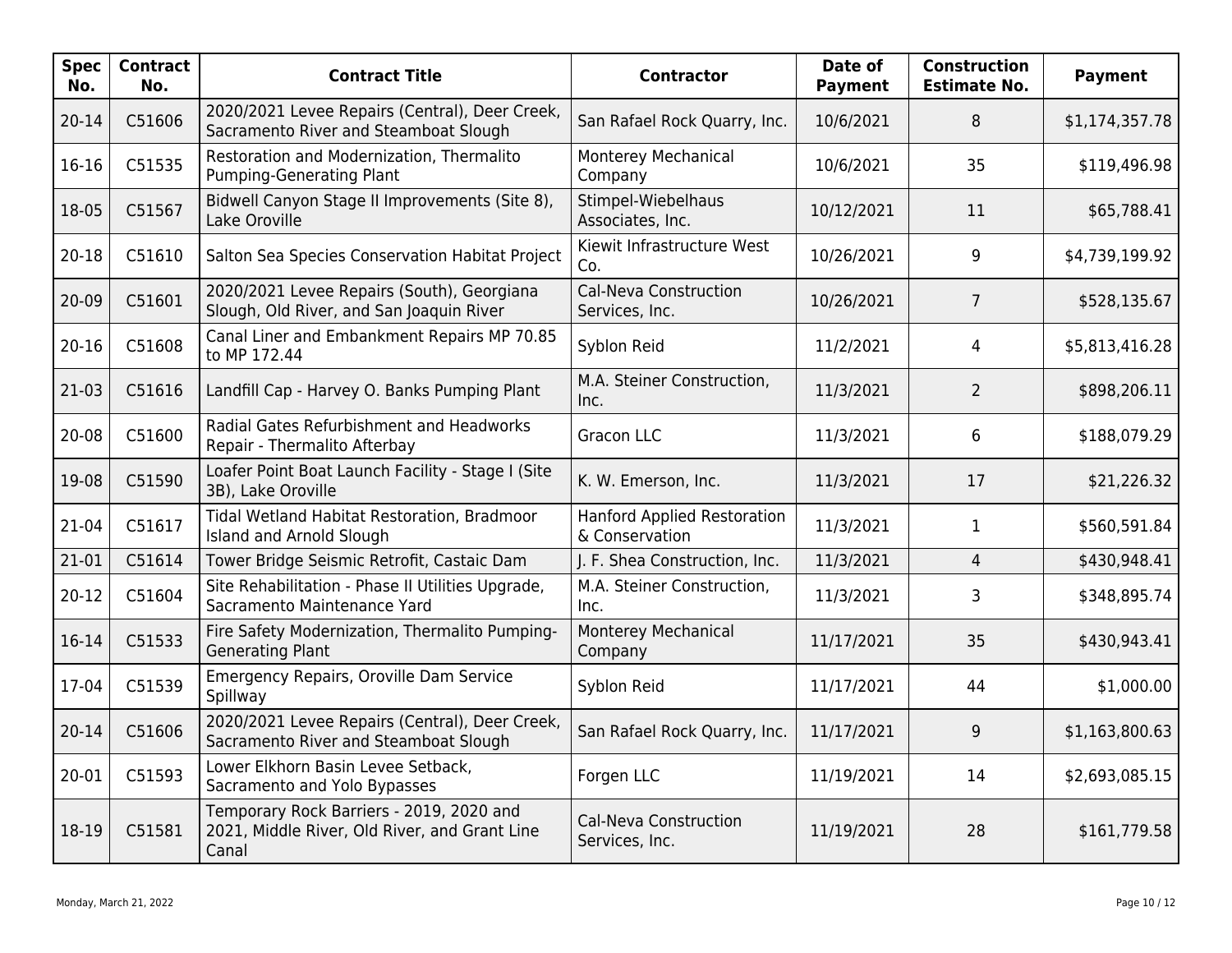| Spec  <br>No. | <b>Contract</b><br>No. | <b>Contract Title</b>                                                                                                                                    | <b>Contractor</b>                                    | Date of<br><b>Payment</b> | <b>Construction</b><br><b>Estimate No.</b> | <b>Payment</b> |
|---------------|------------------------|----------------------------------------------------------------------------------------------------------------------------------------------------------|------------------------------------------------------|---------------------------|--------------------------------------------|----------------|
| 20-02         | C51594                 | Unit Substation Replacement, San Luis<br><b>Operations and Maintenance Center</b>                                                                        | Cal Electro, Inc.                                    | 11/23/2021                | $\overline{2}$                             | \$1,376,930.99 |
| $20 - 17$     | C51609                 | Tower Replacement, Farewell Gap                                                                                                                          | <b>Bugler Construction</b>                           | 11/26/2021                | $\overline{2}$                             | \$14,643.33    |
| 16-16         | C51535                 | Restoration and Modernization, Thermalito<br>Pumping-Generating Plant                                                                                    | Monterey Mechanical<br>Company                       | 11/30/2021                | 36                                         | \$968,146.52   |
| $20 - 18$     | C51610                 | Salton Sea Species Conservation Habitat Project                                                                                                          | Kiewit Infrastructure West<br>Co.                    | 11/30/2021                | 10                                         | \$4,853,733.60 |
| $20 - 12$     | C51604                 | Site Rehabilitation - Phase II Utilities Upgrade,<br>Sacramento Maintenance Yard                                                                         | M.A. Steiner Construction,<br>Inc.                   | 12/1/2021                 | 4                                          | \$210,307.86   |
| $20 - 12$     | C51604                 | Site Rehabilitation - Phase II Utilities Upgrade,<br>Sacramento Maintenance Yard                                                                         | M.A. Steiner Construction,<br>Inc.                   | 12/1/2021                 | 5                                          | \$176,257.59   |
| $20 - 20$     | C51612                 | Bethany Dams Restoration and Rodent Burrow<br>Prevention                                                                                                 | Kiewit Infrastructure West<br>Co.                    | 12/1/2021                 | 5                                          | \$4,438,670.59 |
| 15-06         | C51508                 | Fire Systems Modernization, Edward Hyatt<br>Powerplant, Thermalito Diversion Dam<br>Powerplant, and Oroville Operations and<br><b>Maintenance Center</b> | Monterey Mechanical Co.                              | 12/1/2021                 | 52                                         | \$6,050,432.23 |
| 21-04         | C51617                 | Tidal Wetland Habitat Restoration, Bradmoor<br>Island and Arnold Slough                                                                                  | <b>Hanford Applied Restoration</b><br>& Conservation | 12/2/2021                 | $\overline{2}$                             | \$248,021.34   |
| 21-01         | C51614                 | Tower Bridge Seismic Retrofit, Castaic Dam                                                                                                               | J. F. Shea Construction, Inc.                        | 12/2/2021                 | 5                                          | \$921,590.65   |
| 20-08         | C51600                 | Radial Gates Refurbishment and Headworks<br>Repair - Thermalito Afterbay                                                                                 | <b>Gracon LLC</b>                                    | 12/2/2021                 | $\overline{7}$                             | \$219,493.65   |
| 20-09         | C51601                 | 2020/2021 Levee Repairs (South), Georgiana<br>Slough, Old River, and San Joaquin River                                                                   | Cal-Neva Construction<br>Services, Inc.              | 12/2/2021                 | 8                                          | \$139,130.25   |
| 19-08         | C51590                 | Loafer Point Boat Launch Facility - Stage I (Site<br>3B), Lake Oroville                                                                                  | K. W. Emerson, Inc.                                  | 12/2/2021                 | 18                                         | \$555,723.59   |
| $21-03$       | C51616                 | Landfill Cap - Harvey O. Banks Pumping Plant                                                                                                             | M.A. Steiner Construction,<br>Inc.                   | 12/2/2021                 | 3                                          | \$561,283.24   |
| $21-09$       | C51622                 | Salmonid Habitat Restoration and Fish Passage -<br>Site Preparation, Northern Yolo Bypass                                                                | <b>Hanford Applied Restoration</b><br>& Conservation | 12/2/2021                 | $\mathbf 1$                                | \$239,994.61   |
| $20-12$       | C51604                 | Site Rehabilitation - Phase II Utilities Upgrade,<br>Sacramento Maintenance Yard                                                                         | M.A. Steiner Construction,<br>Inc.                   | 12/8/2021                 | $6\phantom{.}6$                            | \$422,140.05   |
| $20 - 16$     | C51608                 | Canal Liner and Embankment Repairs MP 70.85<br>to MP 172.44                                                                                              | Syblon Reid                                          | 12/8/2021                 | 5                                          | \$4,085,763.03 |